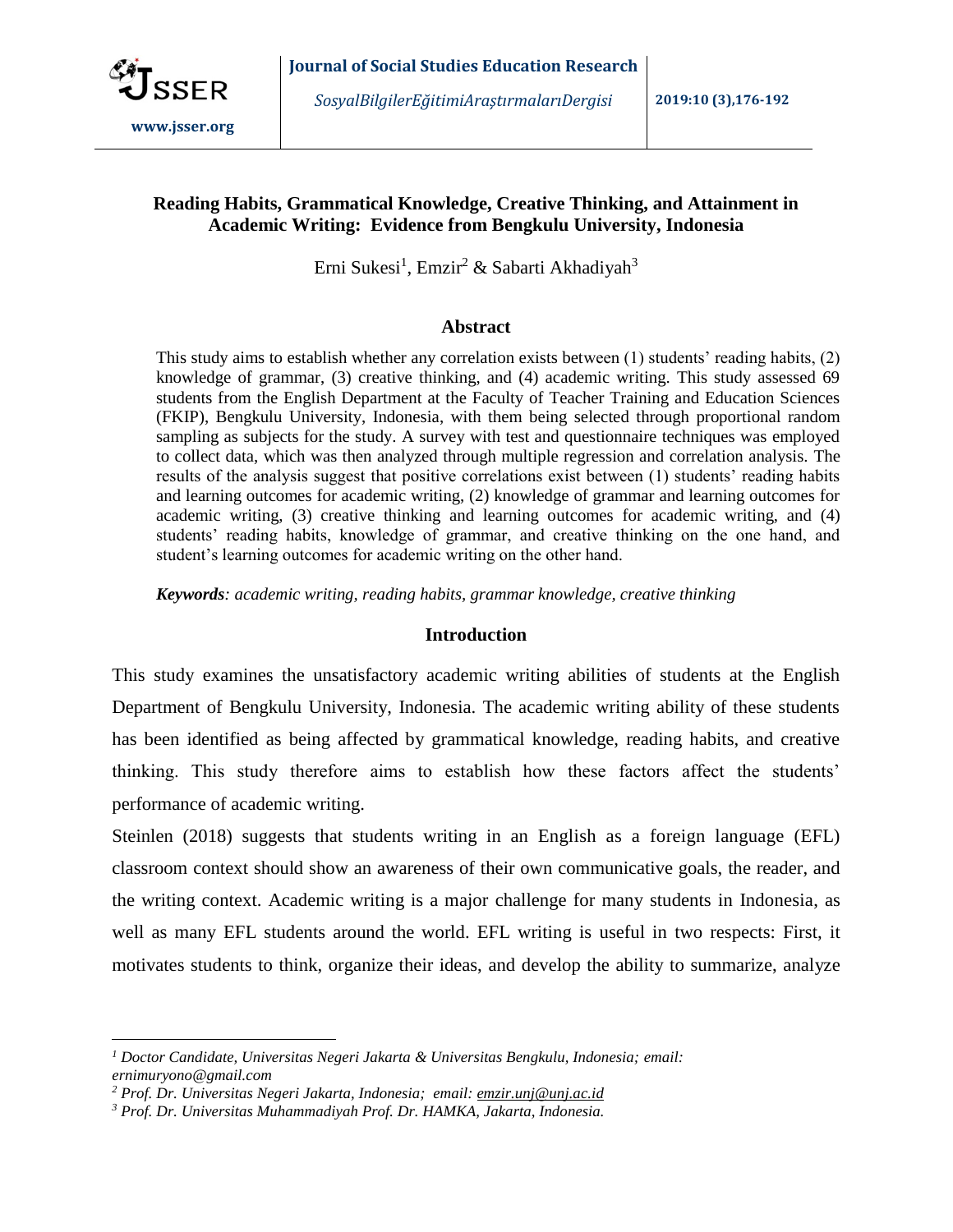and criticize. Second, it strengthens how students learn, think, and reflect on the English language (Rao, 2007).

During undergraduate education, writing is one of the fundamental channels for transmitting existing knowledge in most academic fields. The college composition or first-year writing classes of undergraduate programs represent an initial step in learning academic writing, and acquiring professional writing skills is quite a substantial achievement. At the same time, however, becoming a competent writer can be a demanding process for first-year students and their teachers because it embodies various components (e.g., vocabulary, grammar, citation procedures, genre variations, etc.), but gaining such competencies in this productive skill will stand the test of time (Tanyer, 2015). Breuer (2017) advocates that writing academic texts in one's native language (L1) and in a foreign language (FL) places high cognitive demands on students. In order to cope with these demands, students should learn to adapt their writing methods flexibly to their tasks, depending on the language and the genre they are writing in.

The ability to write is also related to a student's level of knowledge of English grammar. Indeed, the grammatical knowledge of students has a very close relationship with their writing abilities. This accords with the principle of transfer of learning, which states that the learning-transfer process will run smoothly when there are similarities between the skills being studied and the existing skills of students. Grammatical knowledge is a basic capital for students when improving their writing skills. With this basic capital, students will feel confident in their abilities and always be optimistic about every learning activity, which ultimately invokes a desire to achieve the best-possible learning outcomes. Students with a good knowledge of grammar tend to have good writing skills as well. Another factor that affects students' ability is their ability to think creatively, which in turn influences the ability to identify, summarize, or explain a problem. Writing encourages creative thinking.

In addition, reading and writing self-efficacy have been recognized as being related to, and predictors of, writing performance (Tanyer, 2015; Prat-Sala & Redford, 2012; Shell, Murphy & Bruning, 1989). As reading academic texts and writing essays are two essential components of undergraduate programs, discovering and discussing a belief in reading and writing ability becomes valuable (Tanyer, 2015).

Drawing on the above background, this study asks the following research questions: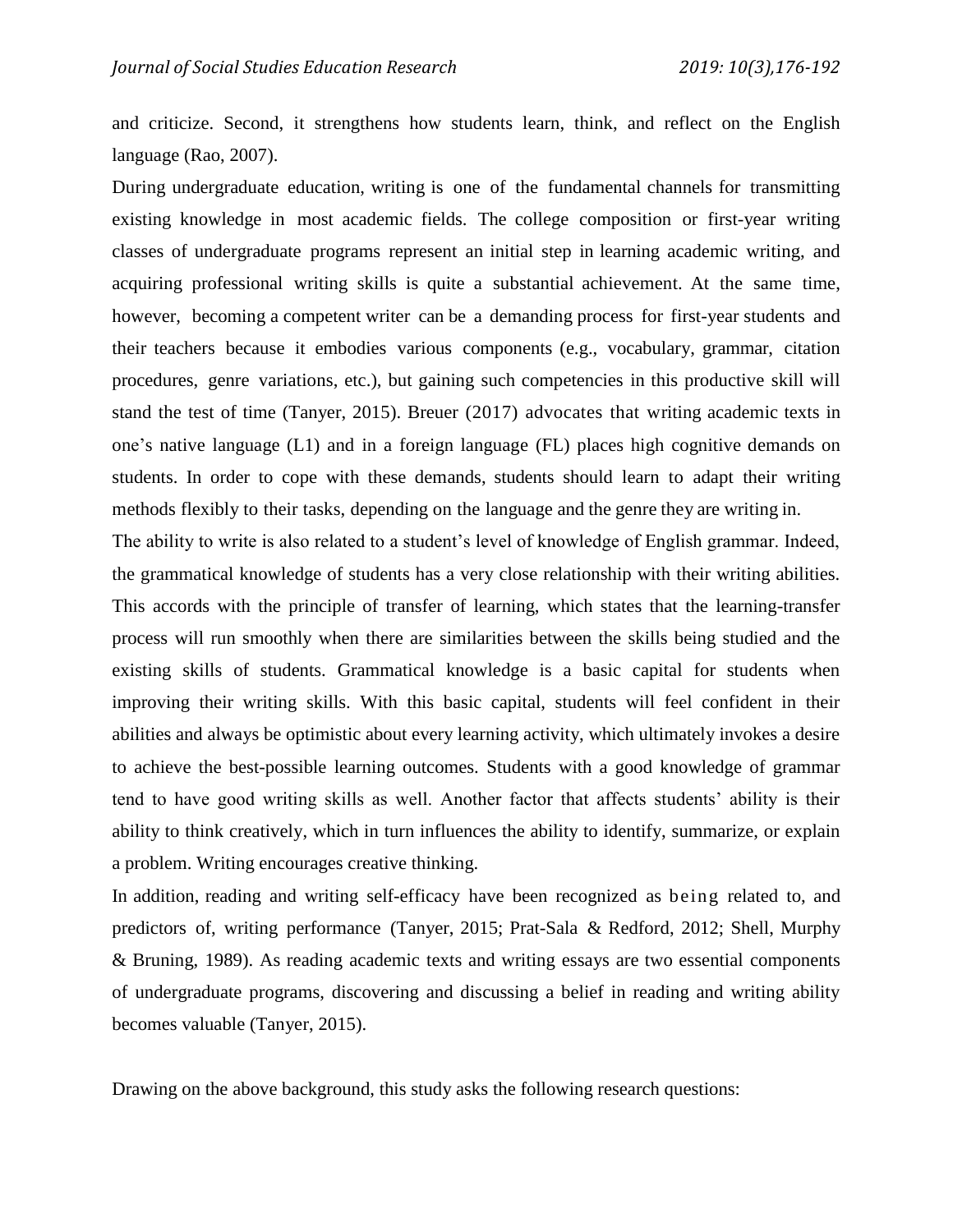*Sukesi, et al.*

- 1) Is there any relationship between reading habits and academic writing attainment?
- 2) Is there a correlation between grammatical knowledge and academic writing attainment?
- 3) Is there a relationship between creative thinking and academic writing attainment?
- 4) Is there a double relationship between reading habits, grammatical knowledge, and creative thinking on one hand and academic writing attainment on the other hand?

#### **Literature Review**

#### **Writing**

Writing is defined as "a reflective activity that requires enough time to think about the specific topic and to analyse and classify any background knowledge. The writer needs a suitable language to structure these ideas in the form of a coherent discourse" (Chakraverty  $\&$  Gautum, 2000, p. 34). Writing requires "a complex activity, a social act which reflects the writer's communicative skills which is difficult to develop and learn, especially in an EFL context" (Shokrpour & Fallahzadeh, 2007, p. 17). Recently, Myhill (2009) views L1 writing as being composed of three domains: a cognitive psychological perspective, a sociocultural perspective, and a linguistic perspective.

Writing has certain advantages over speaking. According to Manjet (2015), these advantages include the following: (i) writing is permanent, so it can be read over and over again; (ii) in terms of time, the author has sufficient time to plan, review, and revise his or her work; (iii) writing can overcome limitations in time and space between readers and authors; (iv) orthographically, writing can be perceived in terms of pressure, intonation, content, pause, and so on; (v) in terms of complexity, written language is more perfect than oral language; (vi) writing may be neatly arranged and more formal than spoken language; and (vii) written language tends to be more varied with more efficient and effective words than spoken language (Wiegle, 2002).

The outcome of learning academic writing in this research refers to the ability of a student to write in the cognitive, sociocultural, and linguistic domains after completing the learning process. The purpose of teaching academic writing is to prepare students for the final task of writing a thesis. In this study, the outcomes of learning academic writing are gleaned from students' thesis proposals.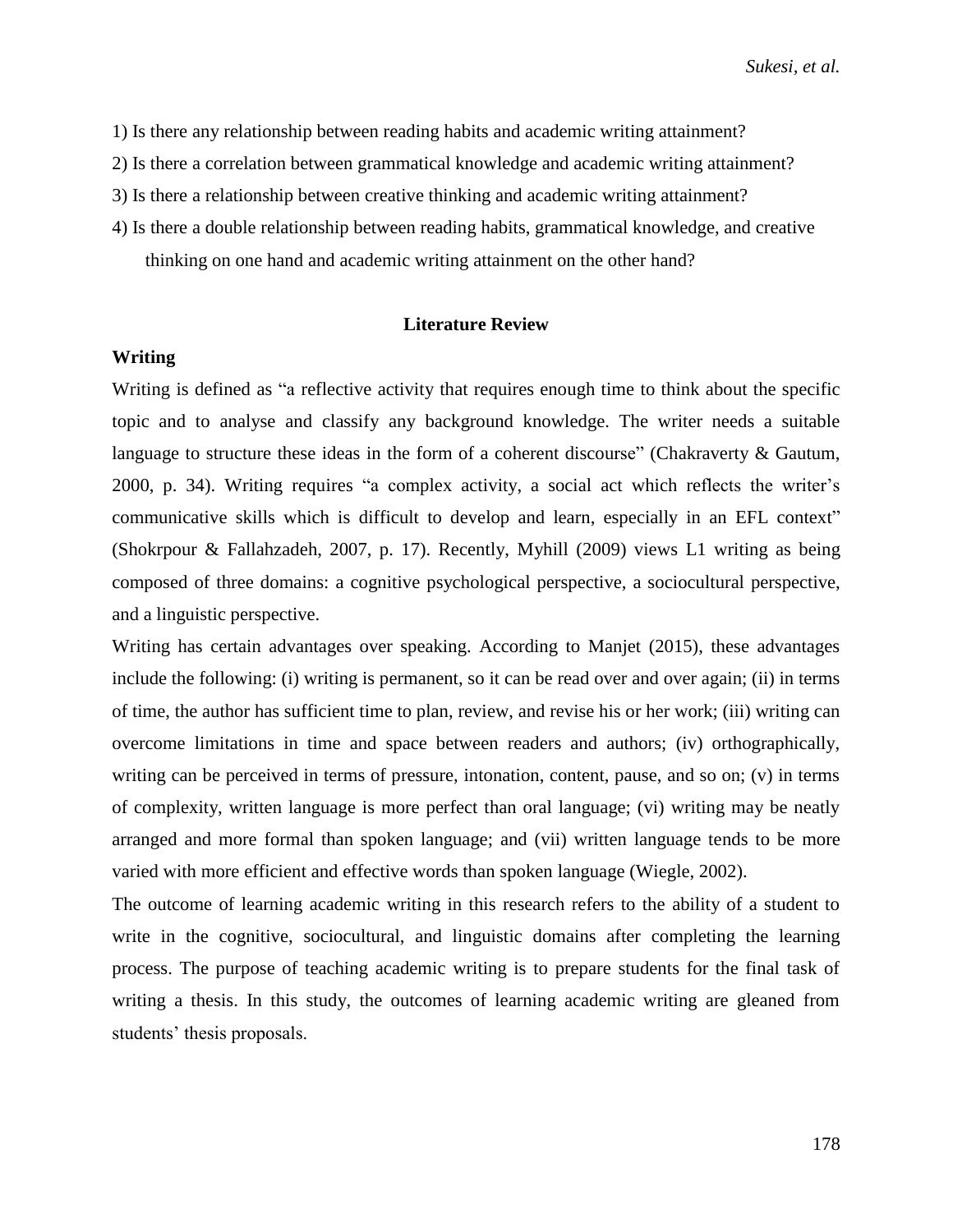# **Reading Habits**

Reading habits have been identified as affecting the acquisition of academic writing skills. In general, the more frequently a student reads, the greater the level of academic writing he or she achieves. Understanding is obtained through mastering concepts as a reader. The relationship between reading and writing is very close, although not quite as closely related as listening and speaking. To be able to write well, we need to read a lot, and reading is the primary means for improving writing skill (Chettri & Rout, 2013).

According to Chakraverty and Gautum, 2000), custom is a factor in a consistent life that is often reflected in an unconscious pattern, while habits are temporary and result in effectiveness or ineffectiveness. Habits are formed based on three things: science (related to the what and why), skills (related to the how), and desire (related to motivation). Muhamad (2014) divides and differentiates habits into two: (i) a reflex or automatic action that is a product of neuro-muscular organization and serves to defend or protect the subject and (ii) a patterned and learned action through repetitive activity.

According to Akhadiah (2007), a human child is born with the potential to learn a language. With this potential, the child can learn any language. Language includes a set of habits, which are behavioral patterns that are formed in a neuro-muscular system accidentally or without full awareness.

Akhadiah (2007) says that the understanding of a read text can be achieved through analytical activities, namely breaking down and fragmenting the text into smaller elements. Analytical activities should then be followed by a process of synthesis, namely unifying opinions by connecting them and then drawing conclusions based on part or all of the text. Reading comprehension activities are constructive, and for this reason, some background knowledge related to the topic of the text is needed to understand a written text completely and explicitly. A deep understanding of the reading will then result from appreciating the contents of the text in the form of a mental process to absorb the content or message and gain an impression of the text. Once this appreciation has been achieved, the reader is not only able to translate, interpret, and extrapolate the contents of the text—he or she is also able to incorporate meaning and value into this meaning. Understanding the text will also determine the reader's attitude toward the content (Alogali, 2018; Muslim, 2014).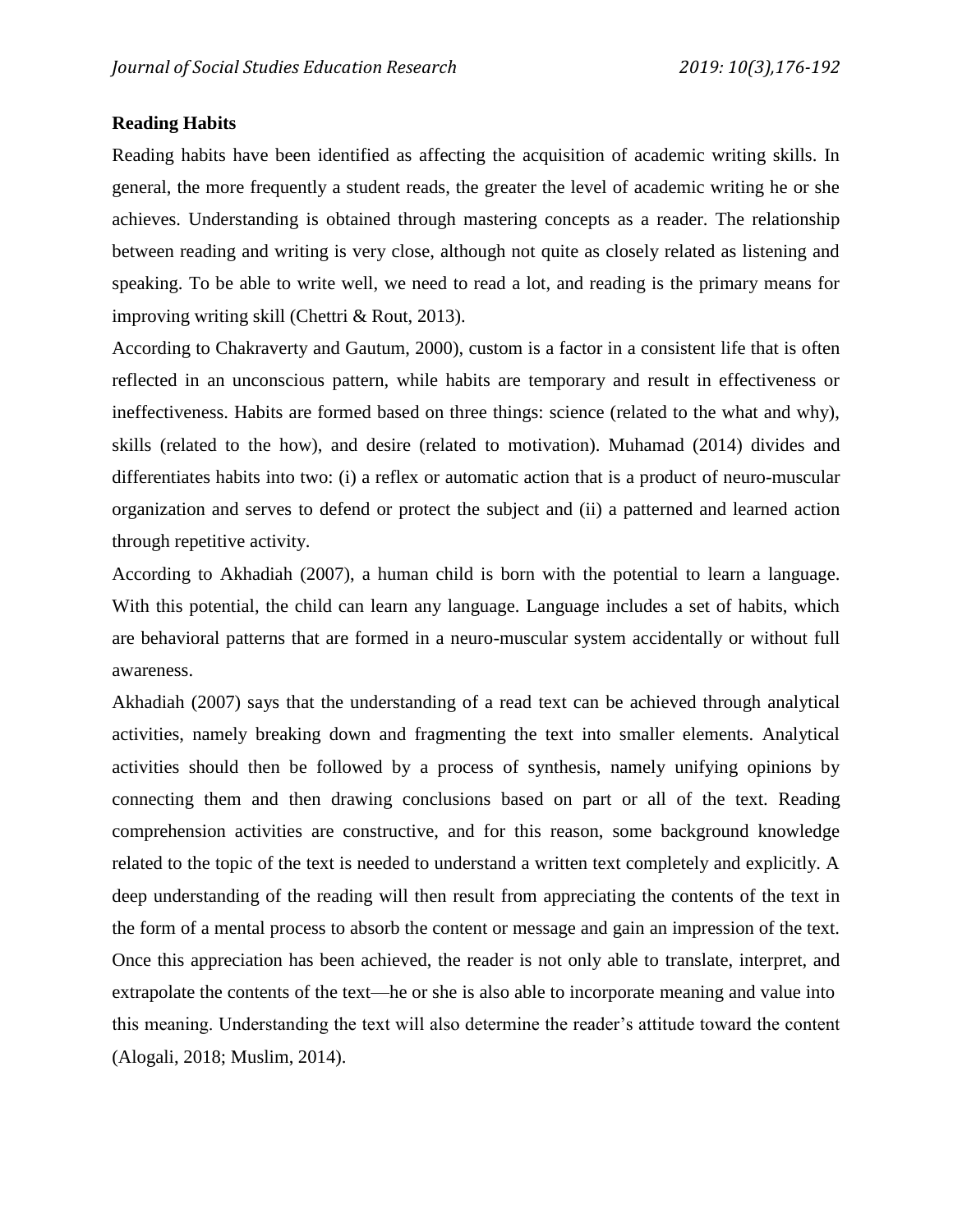Guy (1989, p. 164) suggests that reading is a complex activity because it depends on one's language skills and the level of one's reasoning. Necessary skills include: (i) making conclusions about the meaning of words and handling unknown vocabulary; (ii) understanding the information explicitly expressed in the text; (iii) understanding the information implicitly conveyed in the text; (iv) understanding the conceptual meaning; and (v) interpreting the text in the light of other content outside the text.

#### **Grammatical Knowledge**

Suriasumantri (2000) suggests that natural phenomena, according to the old assumption as adopted by empiricists, are obtained through the five human senses (e.g., by seeing, feeling, etc.). The various characteristics of natural phenomena are therefore experienced repeatedly, resulting in the drawing of conclusions and generalizations. In acquiring such knowledge, the individual has a rational mind, so if someone expresses his knowledge, but it is difficult to be accepted by this rational mind, the idea cannot be classed as knowledge.

Besides being obtained through experience, knowledge can also be acquired through learning. According to Winkel (1996), learning is a mental activity that actively interacts with the environment to bring about changes in knowledge, understanding, skills, and attitudes in the learner (Winkel, 1996). According to Malik (1994), learning is a form of growth as new changes occur in people as they gain new experiences. It is further explained that learning activities can be broken down into three groups, namely (i) learning aimed at modifying behavior, (ii) learning aimed at understanding the symptoms of the environment, and (iii) learning in a broader sense, such as improving the career quality of the learner.

Schrampfer's (1999) material for grammatical knowledge includes verb tenses, subject–verb agreements, nouns, pronouns, modals, the passive voice, infinitives, gerunds, coordinating conjunctions, conditional sentences, supplementary grammar units, contractions, preposition combinations, and verb forms. These materials are formed into structured sentences.

According to Brinton (1984), a mastery of grammar is very important in writing. The ability to structure language plays a role in both fluency in speaking and writing skills. The knowledge of grammar in this study is reflected in students' grammar knowledge scores as measured by TOEFL tests. Learning outcomes in this cognitive domain include (i) knowledge, (ii) understanding, (iii) application, (iv) analysis, (v) synthesis, and (vi) evaluation related to verb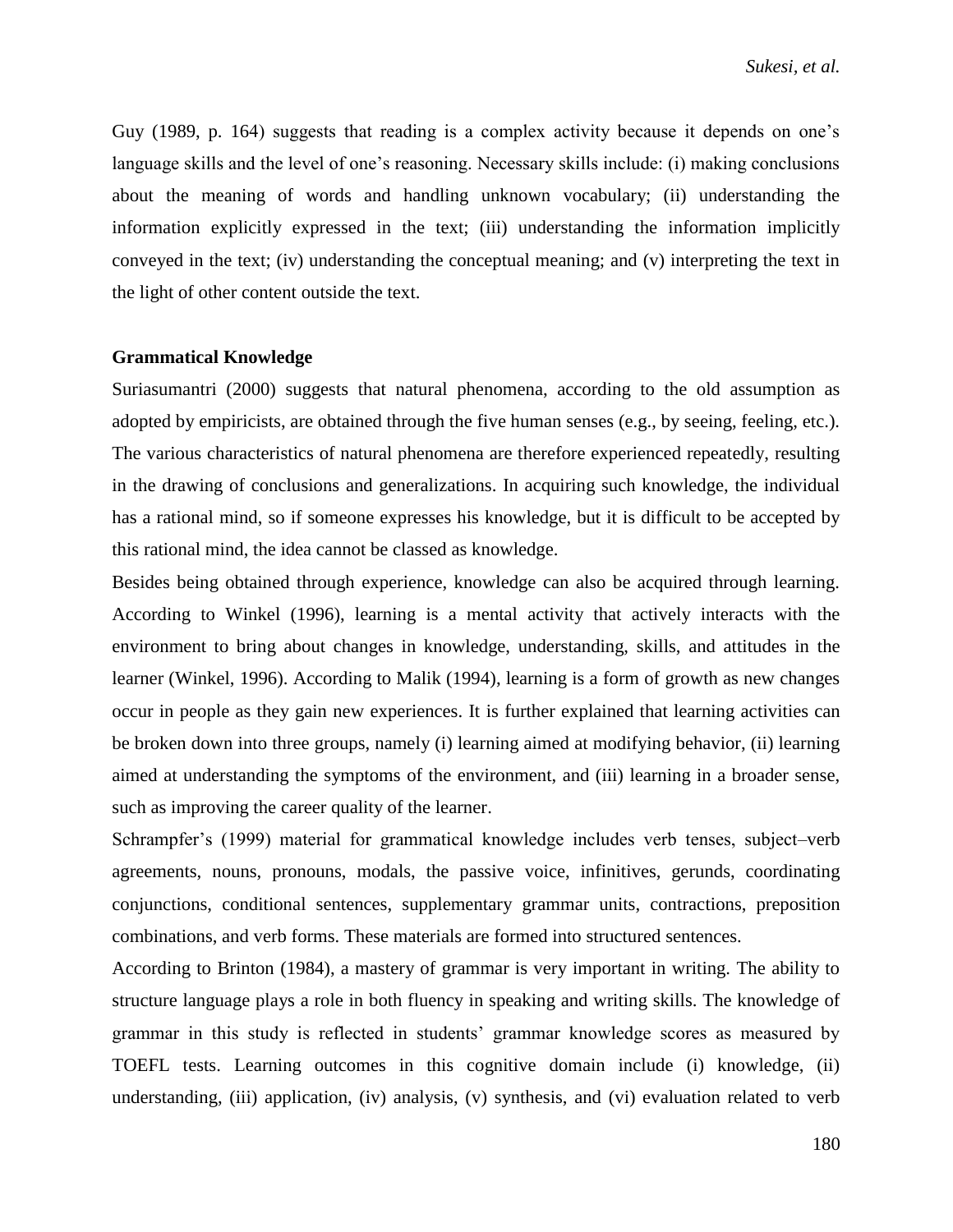tenses, subject–verb agreements, nouns, pronouns, modals, the passive voice, gerunds, infinitives, coordinating conjunctions, conditional sentences, supplementary grammar units, contractions, preposition combinations, and verb forms that are applied into sentence patterns.

## **Creative Thinking**

According to Ghokale (1995), the ability to think creatively comes from (i) an attitude in individuals to solve problems they face, (ii) knowledge of methods for thinking logically and formulating appropriate arguments, and (iii) other skills that can help apply the knowledge they possess. Creative thinking is a persistent effort to test every belief or piece of knowledge in order to draw the right conclusions (Eragamreddy, 2013).

According to Fisher (2001), creative thinking is a style of thinking that is used when facing various problems by focusing the mind, so people's intellectual abilities can be enhanced. Furthermore, Ghokale (1995) suggests that improving an individual's ability for creative thinking can be achieved by (i) recognizing the problem, (ii) using the right tools to solve the problems being faced, (iii) collecting all information, (iv) recognizing unstated assumptions and values, (v) using the right language, (vi) interpreting data, (vii) evaluating each statement, (viii) recognizing the relationships between each statement so they can be logically accepted, (ix) making conclusions and generalizations, (x) testing those conclusions, (xi) reconstructing these conclusions with broader knowledge and experience, and (xii) making more accurate conclusions or statements and comparing them with the life events of other people.

According to Paul (2000), the ability to think creatively can be improved by holding group discussions, increasing fieldwork practices, and adapting to technological advances, so students can solve the problems they face. According to Douglas (2000), creative thinking comprises (i) identifying problems, (ii) grouping each type of statement, (iii) identifying stakeholders and the failure experienced by others, (iv) identifying a methodology, and (v) framing personal opinions and acknowledging other perspectives.

Fisher (2001) maintains that the ability to think creatively is very closely related to the ability to act creatively, so it can be said that creativeness and creative thinking is a process that comprises flexible thinking, the ability to develop ideas, independent consideration, resilience in work, and selectivity in accepting the opinions of others. Operationally, creativity is an ability that reflects fluency, flexibility, and originality in thinking, as well as the ability to elaborate, develop, enrich,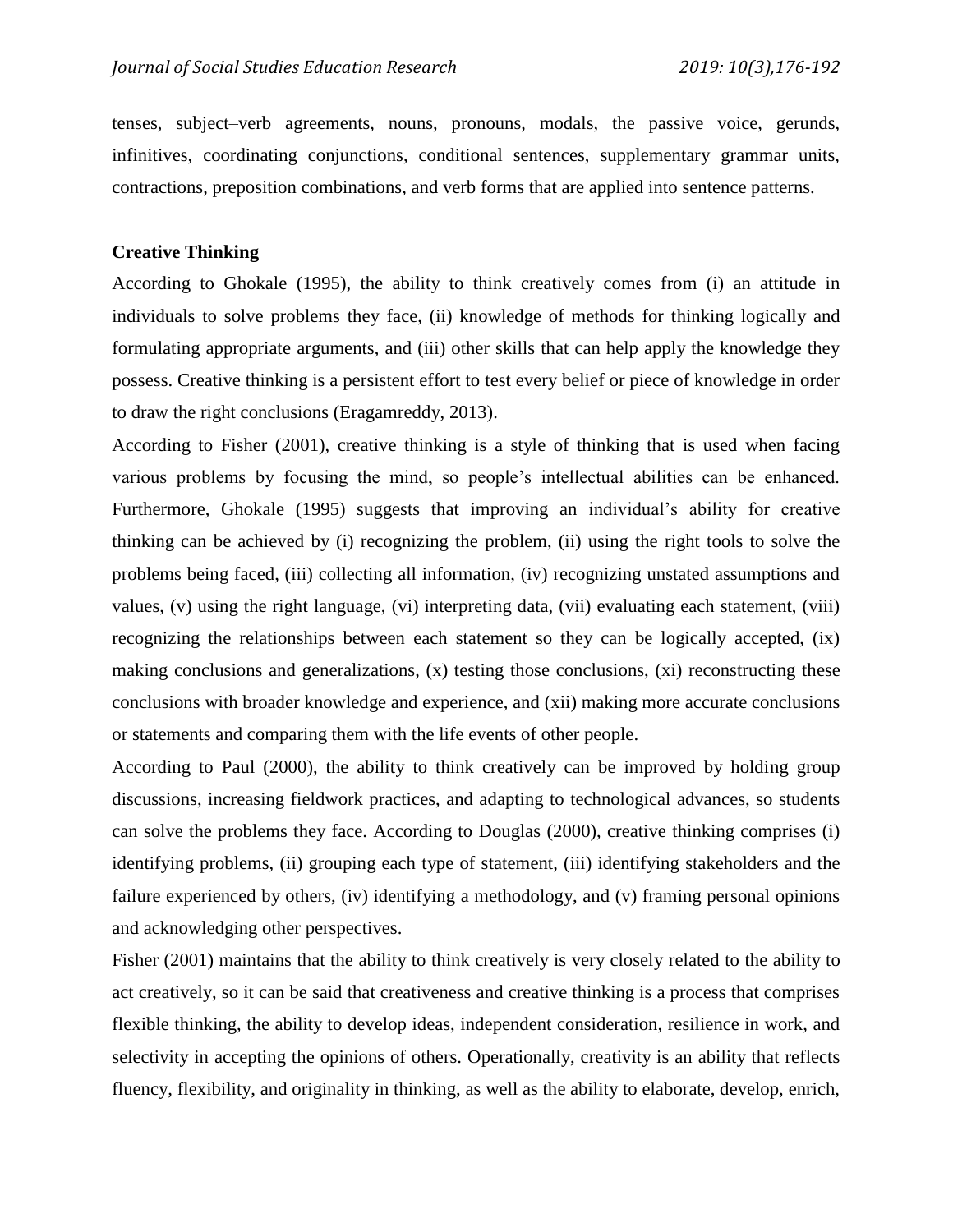and detail an idea. Thus, creative thinking is an ability that reflects flexibility in thinking, the ability to develop ideas, courage in establishment, independence in consideration, resilience in work, and selectivity in accepting others' opinions.

#### **Methods**

#### **Design and Setting**

This research was conducted among the English Department of FKIP (Faculty of Teaching and Educational Sciences) University of Bengkulu over eight months. The research stages included: (i) development of the survey, (ii) testing of the instrument, (iii) data collection, (iv) data analysis, and (v) the drawing of conclusions from the research results. This research applied the survey method with the correlation technique, being designed to establish the relationship between the three independent variables and the one dependent variable. The independent variables comprised reading habits (X1), knowledge of grammar (X2), and creative thinking (X3), while the dependent variable was the outcome of learning academic writing (Y). To this end, the following research hypotheses were proposed:

1) There is a positive relationship between reading habits and academic writing attainment.

- 2) There is a positive relationship between grammatical knowledge and academic writing attainment.
- 3) There is a positive relationship between creative thinking and academic writing attainment.
- 4) There is a positive relationship between reading habits, grammatical knowledge, and creative thinking combined and academic writing attainment.

## **Sample**

The population for this study was 345 students, from which 20% (69 students) were selected for the sample using the proportional random sampling technique. The sample's students had completed the Writing I, Writing II, and Writing III courses in the English Department of the University of Bengkulu.

#### **Procedures**

The data in this study were collected using questionnaires to assess reading habits and creative thinking, while TOEFL test results were used to evaluate grammatical knowledge. Academic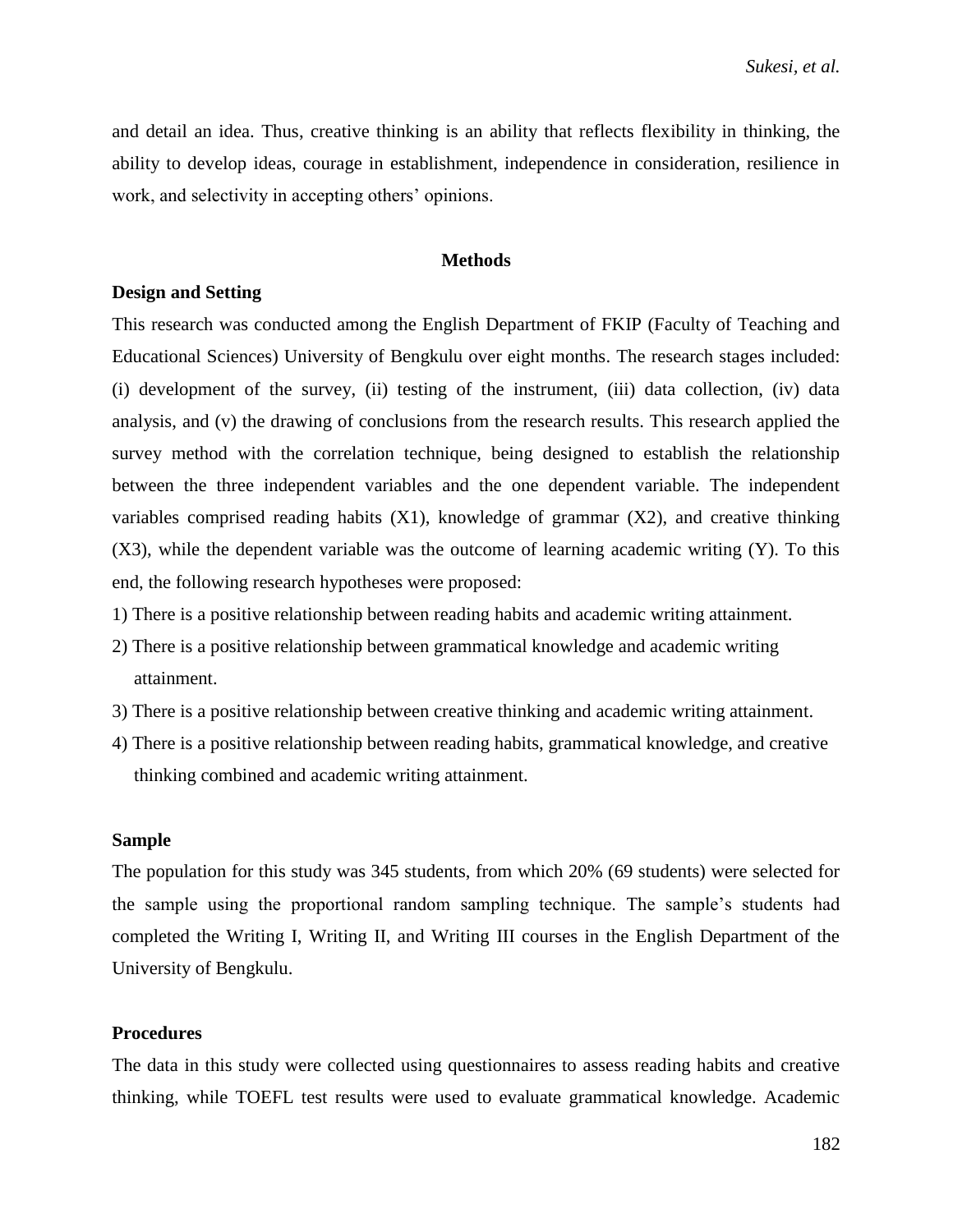writing was assessed in terms of students' thesis proposals. The questionnaires to capture data about reading habits and creative thinking were structured on the Likert scale. The preparation of each questionnaire was based on indicators for each construct and then developed into statements. They were then tested to determine the validity and reliability of the instrument.

### **Data Analysis Techniques**

We used the Statistical Program for Social Science (SPSS) software for windows version 11.01 to analyze the data. Descriptive analysis was performed to establish the average, standard deviation, frequency distribution, mode, and median, as well as to build histograms for scores for reading habits, grammatical knowledge, creative thinking, and the outcomes of learning academic writing.

In addition, inferential analysis was used in this study with the aim of using the research results for hypothesis testing with generalization. In the early stages of testing, the analytical requirements were used to test the assumptions. The requirements that needed to be met before performing regression and correlation analysis for hypothesis testing were: (i) the sample had to be taken randomly and meet a minimum size; (ii) for each predictor price group X, respondent Y must be independent and normally distributed; and (iii) the between variables must be the same. Thus, the analysis requires a normality test, a linearity test, and a multicollinearity test.

The normality test aims to test whether the sample follows a distribution that is close to the normal distribution of the population. One technique that is used to perform normality testing involves estimation error followed by a Lilliefors test. A linearity test is performed in order to learn whether or not there is a linear relationship between the independent variables and the dependent variable. It can also indicate the level of deviation in the relationships between variables. Before testing the hypotheses, a calculation of the correlation coefficient between the independent variables was performed with the aim of determining whether there is a high correlation coefficient between the independent variables to be regressed. Once all the analytical requirements were met, hypothesis testing was performed. The collected data was therefore analyzed through a regression analysis technique, namely multiple regression.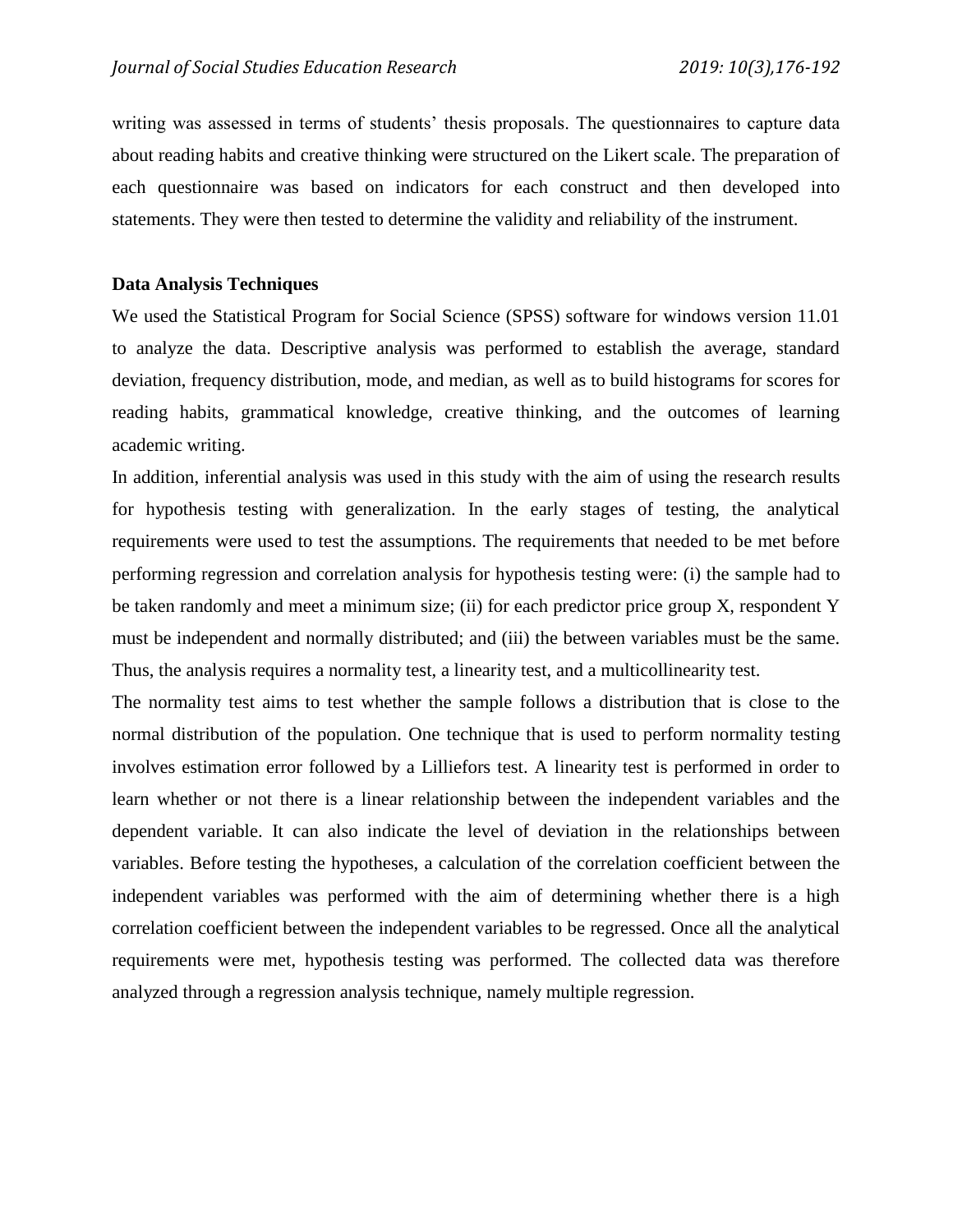#### **Findings**

#### **Results of the Requirements Analysis**

**Table 2.** 

The normality test was used to see the frequency deviations from the theoretical frequencies. To test the assumption of normality, the non-parametric, one-sample Kolmogorov-Smirnov test was applied (Table 1). If p is greater than 0.05, the distribution is normal, while if p is less than 0.05, it indicates the distribution is not normal.

| Table 1.              |                      |       |               |
|-----------------------|----------------------|-------|---------------|
| Normality test        |                      |       |               |
| <b>Variable</b>       | Kolmogorov-Smirnov Z |       | <b>Remark</b> |
| Reading habits        | 0.652                | 0.789 | Normal        |
| Grammatical knowledge | 1.116                | 0.166 | Normal        |
| Creative thinking     | 0.488                | 0.971 | Normal        |
| Academic writing      | 1.348                | 0.053 | Normal        |

The result of normality test indicates that the variables for reading habits, grammatical knowledge, creative thinking, and academic writing follow a normal distribution. A further test was conducted to determine the linearity of the relationship between the independent variable and the dependent variable. This linearity test also shows the level of deviation from a linear relationship. If the linearity value p is less than 0.05, the relationship is linear, while if the value deviation from linearity p is greater than 0.05 then the relationship is not linear.

| Linearity test                     |        |       |               |  |
|------------------------------------|--------|-------|---------------|--|
| <b>Variable</b>                    |        |       | <b>Remark</b> |  |
| Reading habits-academic writing    | 11.005 | 0.002 | Linear        |  |
| Grammar knowledge-academic writing | 10.394 | 0.002 | Linear        |  |
| Creative thinking–academic writing | 15.080 | 0.001 | Linear        |  |
|                                    |        |       |               |  |

Table 2 shows that reading habits, grammar knowledge, and creative thinking (all when paired with academic writing) have a linearity value p less than 0.05, indicating that the relationship is linear. A multicollinearity test looks to see whether there is a high degree of correlation between the independent variables. If such a correlation exists, then there is what is called a multicollinearity problem, which a good regression model should not have. To test for the presence or absence of multicollinearity, we can apply collinearity diagnostics on the tolerance column or read the value of VIF (Variance Inflation Factor). If the VIF value is below 10, the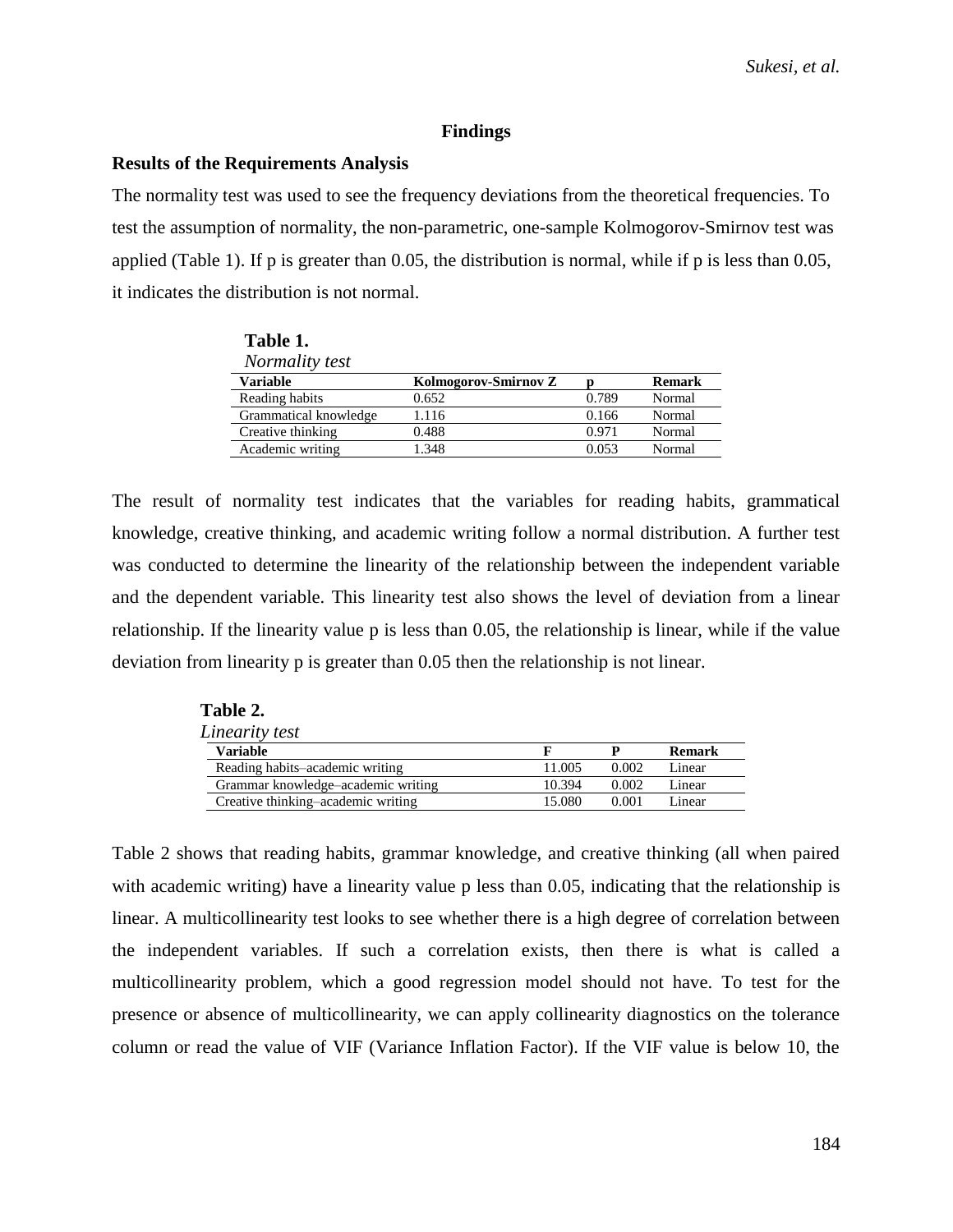regression model does not have a multicollinearity problem, while a tolerance value under 1 also indicates there is no multicollinearity problem. See table 3.

| Multicollinearity test |                               |       |                      |  |
|------------------------|-------------------------------|-------|----------------------|--|
| <b>Variable</b>        | <b>Collinearity Statistic</b> |       | <b>Remark</b>        |  |
|                        | <i>Tolerance</i>              | VIF   |                      |  |
| Reading habits         | 0.938                         | 1.066 | No multicollinearity |  |
| Grammar knowledge      | 0.954                         | 1.048 | No multicollinearity |  |
| Creative thinking      | 0.966                         | 1.035 | No multicollinearity |  |

# **Table 3.**

# **Results of Hypothesis Testing**

**Table 5.** 

The four research hypotheses tested in this research were:

- 1) There is a positive relationship between reading habits and academic writing attainment.
- 2) There is a positive relationship between grammatical knowledge and academic writing attainment.
- 3) There is a positive relationship between creative thinking and academic writing attainment.
- 4) There is a positive relationship between reading habits, grammatical knowledge, and creative thinking combined and academic writing attainment.

The results of the full-model regression testing for the relationship of the independent variables (reading habits, grammatical knowledge, and creative thinking combined) with academic writing are shown in Table 4.

| Table 4.                                |        |                |       |  |
|-----------------------------------------|--------|----------------|-------|--|
| Regression analysis with the full model |        |                |       |  |
| <b>Variable</b>                         | F      | $\mathbf{R}^2$ |       |  |
| Reading habits $(X1)$                   |        |                |       |  |
| Grammatical knowledge (X2)              | 11.024 | 0.337          | 0.000 |  |
| Creative thinking $(X3)$                |        |                |       |  |
| Attainment in academic writing (Y)      |        |                |       |  |

Table 4 shows that reading habits, grammatical knowledge, and creative thinking combined has a very significant relationship ( $F = 11.024$ ,  $R2 = 0.337$ , and  $p = 0.000$ ) with the attainment of academic writing. This means that the major hypothesis in this research is accepted. Following this, the staged regression analysis revealed the results presented in Table 5.

| Tavit J.                                      |       |       |       |  |
|-----------------------------------------------|-------|-------|-------|--|
| Staged regression analysis                    |       |       |       |  |
| <b>Variable</b>                               | Beta  |       |       |  |
| Reading habits $(X1)$ —academic writing $(Y)$ | 0.238 | 2.285 | 0.026 |  |
|                                               |       |       |       |  |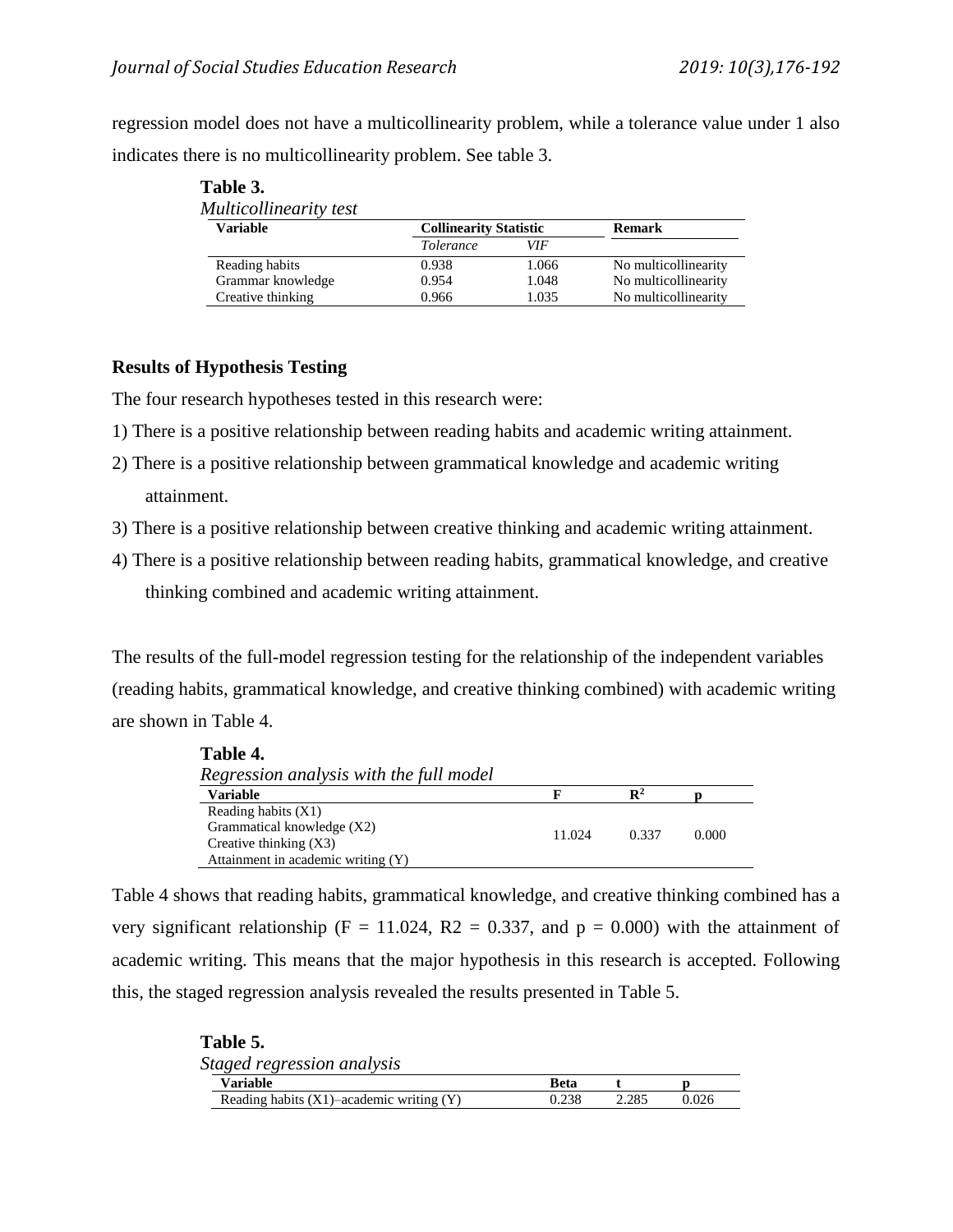| Grammar knowledge $(X2)$ –academic writing $(Y)$ | 0.256 | 2.481 | 0.016 |
|--------------------------------------------------|-------|-------|-------|
| Creative thinking $(X3)$ –academic writing $(Y)$ | 0.374 | 3.640 | 0.001 |

Based on table 5, the following statements can be made:

- 1) There is a positive and significant correlation between reading habits (X1) and academic writing (Y) among the students of the Department of English at FKIP University of Bengkulu, with beta =  $0.238$ , t = 2.285, and p = 0.026.
- 2) There is a positive and significant relationship between grammatical knowledge (X2) and academic writing (Y) among the students of the English Department at FKIP University of Bengkulu, with beta =  $0.256$ , t =  $2.481$ , and p =  $0.016$ .
- 3) There is a positive and very significant relationship between creative thinking (X3) and academic writing (Y) among the students of the Department of English at FKIP University of Bengkulu, with beta =  $0.374$ , t = 3.640, and p = 0.001.

# **Discussion**

This study demonstrates that there is a very significant correlation between reading habits, grammatical knowledge, and creative thinking and the attainment of students' academic writing. These factors predict students' academic writing achievement by 33.7 percent, with the remaining 66.3 percent being explained by other factors that influence students' academic writing learning outcomes.

Amabile (1993) argues that other factors may lead to high or low individual writing skills, such as (i) cognitive ability; (ii) personal characteristics related to self-discipline, sincerity in the face of frustration, and independence; (iii) intrinsic motivation, as this greatly affects a person's ability by inspiring an individual spirit to learn as much as possible and acquire knowledge and skills relevant to the problem at hand, so the individual can put forward ideas smoothly, solve problems with flexibility, and come up with original ideas and be able to elaborate them; and (iv) the social environment, namely the absence of pressure from it, such as in the form of oversight, assessment, or outside restrictions.

According to Suryabrata (1998), factors that influence learning achievement can be classified into two groups, namely internal factors that originate within the individual (e.g., physiological and psychological factors) and external factors that come from outside the individual (e.g., social and non-social factors). Physiological factors relate to the physical state of the individual in the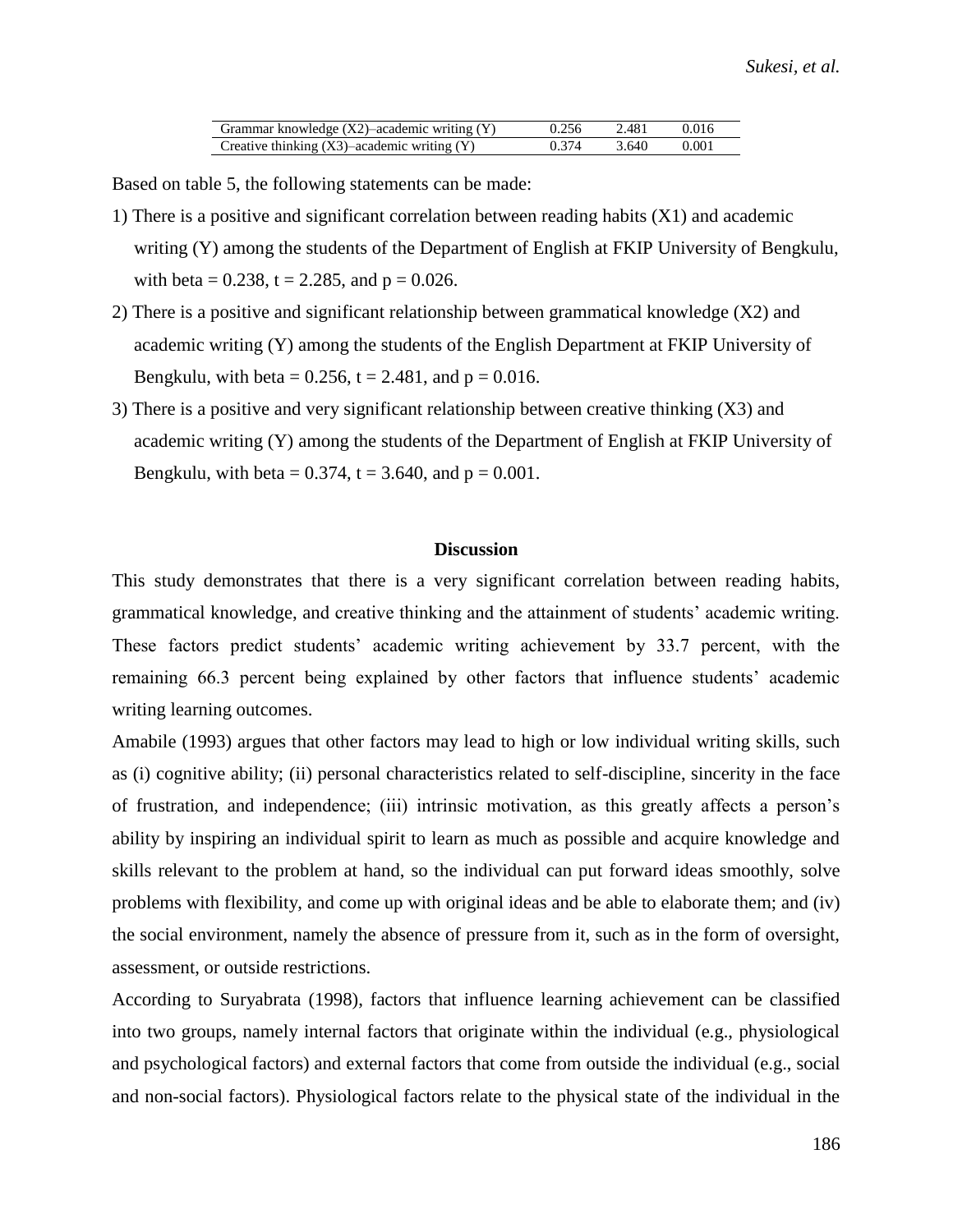form of physical functions such as health, the five senses, and so on. Psychological factors are closely related to psychological aspects such as motivation, interests, talent, and cognitive ability. The social factors, meanwhile, refer to factors arising from fellow humans, whether or not immediately present. Non-social factors cannot be expressed through numbers, and they may include aspects like the weather conditions, the air quality, the study location, and the tools used for learning.

According to Winkel (1996), individual writing skills are also determined by various factors: (i) student characteristics, including psychological and physical characteristics; (ii) teaching factors, such as knowledge of the subject matter, teaching skills, interests, motivation, attitudes, attention, health, and general physical condition; (iii) the material to be studied and the degree of difficulty and complexity; (iv) teaching media and its quality and application; (v) physical characteristics of the school, such as buildings and learning facilities; and (vi) environmental factors such as temperature, humidity, seasons, and climate.

Observing the learning experience at the English Department of FKIP University of Bengkulu revealed that students' writing abilities are still low. This has resulted from new lifestyle patterns, the environment, academic ability, teaching quality, and the facilities of the campus. There is a positive and significant correlation between reading habits and academic writing achievement in students, however, proving that well-read students will have a greater linguistic sense, and they will speak, write, and understand complex ideas better. Reading activities do require training, however, indicating a need for repetitive practice and habituation (Ramiyatun, 2003).

Being fond of reading can be interpreted as having a sense of interest, and it indicates the emergence of a person's attention and pleasure when engaging in reading activities. Having a diligent, intense attention helps individuals to deeply master a subject. When something becomes a personal habit or routine, it cannot be easily disturbed because it has become a personal pleasure to continuously engage in it. Therefore, a person with an automatic reading passion has often had this habit since childhood.

The main purpose of reading, according to Guy (1989) and Douglas (2000, p. 87), is to seek and obtain information, including both the content and an understanding of its meaning. Meaning is closely related to the intent and purpose or intensity of a person in reading, so if a person has a reading habit, he or she will tend to have a brilliant thinking ability.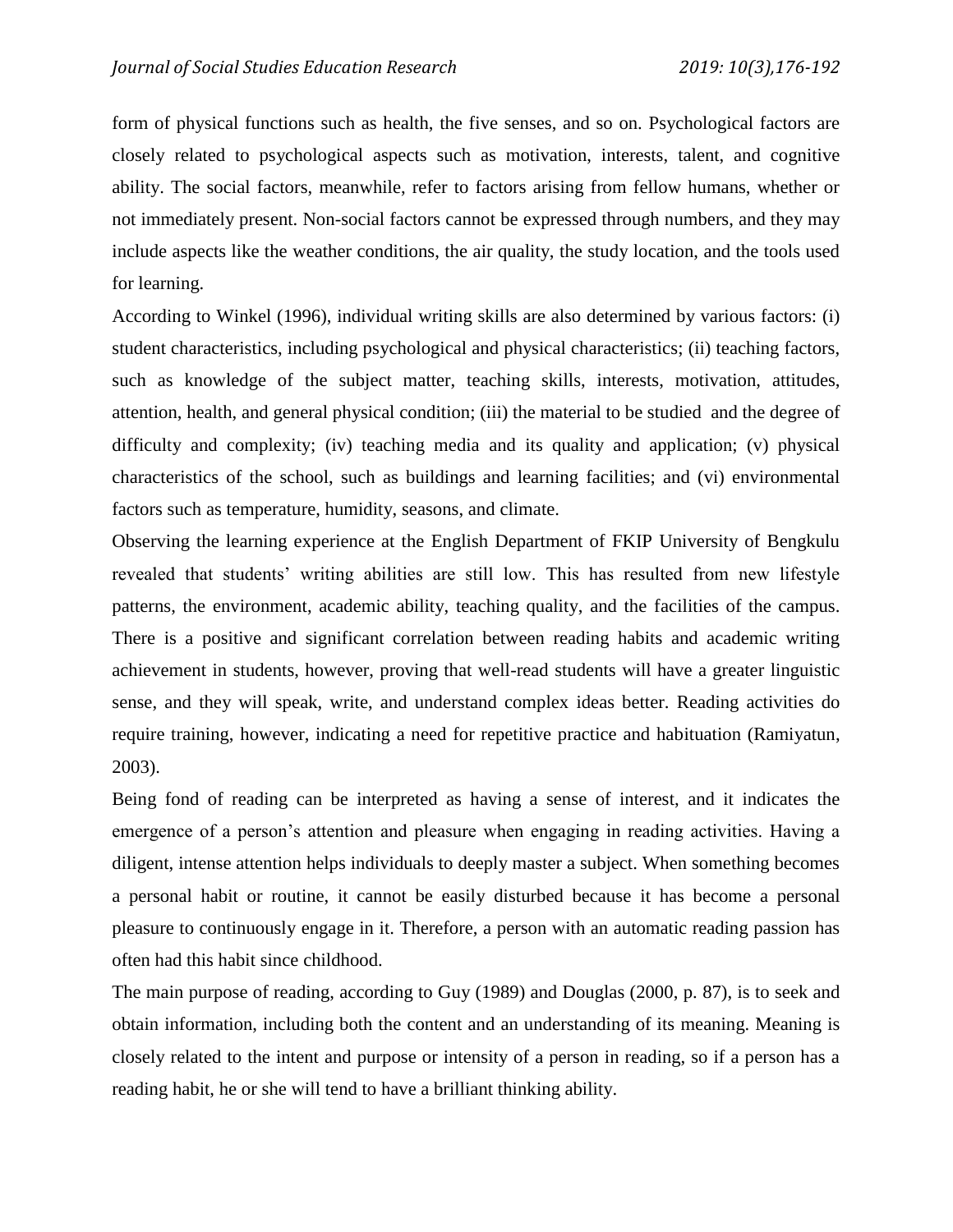A reading habit is key to gaining writing ability, because people who like to read will have a wider knowledge. The more knowledge a person has, the easier he or she will find it to write. There is also a positive and significant correlation between grammatical knowledge and academic writing learning outcomes in students, indicating that a mastery of grammar is very important when writing. The ability to structure words correctly is very instrumental in language, both in terms of spoken fluency and writing skills (Guy, 1989).

According to Bee (2001), there are six ways to support the mastery of grammar among students: the use of scientific words, a willingness to follow scientific discussions, visits to libraries and other places of reading in spare time, positive reinforcement, and television viewing activities. Grammatical structuring by the students of the Department of English at FKIP University of Bengkulu is shown through sentence patterns, and such materials are introduced gradually to students with English majors from the first semester in the Structures I, II, and III courses.

The grammatical knowledge possessed by students had a very close relationship with the outcome of learning academic writing. This accords with the principle of transfer of learning, which states that the learning process runs more smoothly when there are elements of similarity between the skills being studied and the existing skills of students. In the context of this research, the taught material deepens and extends students' knowledge of grammar. It is also asserted that grammatical knowledge is a basic capital for students learning writing, because they will feel confident and optimistic in every learning activity, which in turn invokes a desire to achieve the best-possible learning outcome.

There is a positive and very significant relationship between creative thinking ability and the student outcomes when learning academic writing, indicating that the ability to think creatively represents a mental style of solving various the problems encountered by focusing the mind and therefore improving the abilities of the individual (Fisher, 2001). According to Suharnan (1998), creative thinking involves a process of exploring and discovering new ideas in the mind, where the successful identification of ideas is achieved through the ease, clarity, and completeness of the mind when reimagining objects and situations that are relevant to the current problem. Being able to easily reimagine these previously experienced objects or events can help to discover new ideas.

A creative thinking ability can also be developed through practice (Stenberg, 1995). Related to this Osborn (in Stenberg, 1995) claims that creativity can be improved by training in activities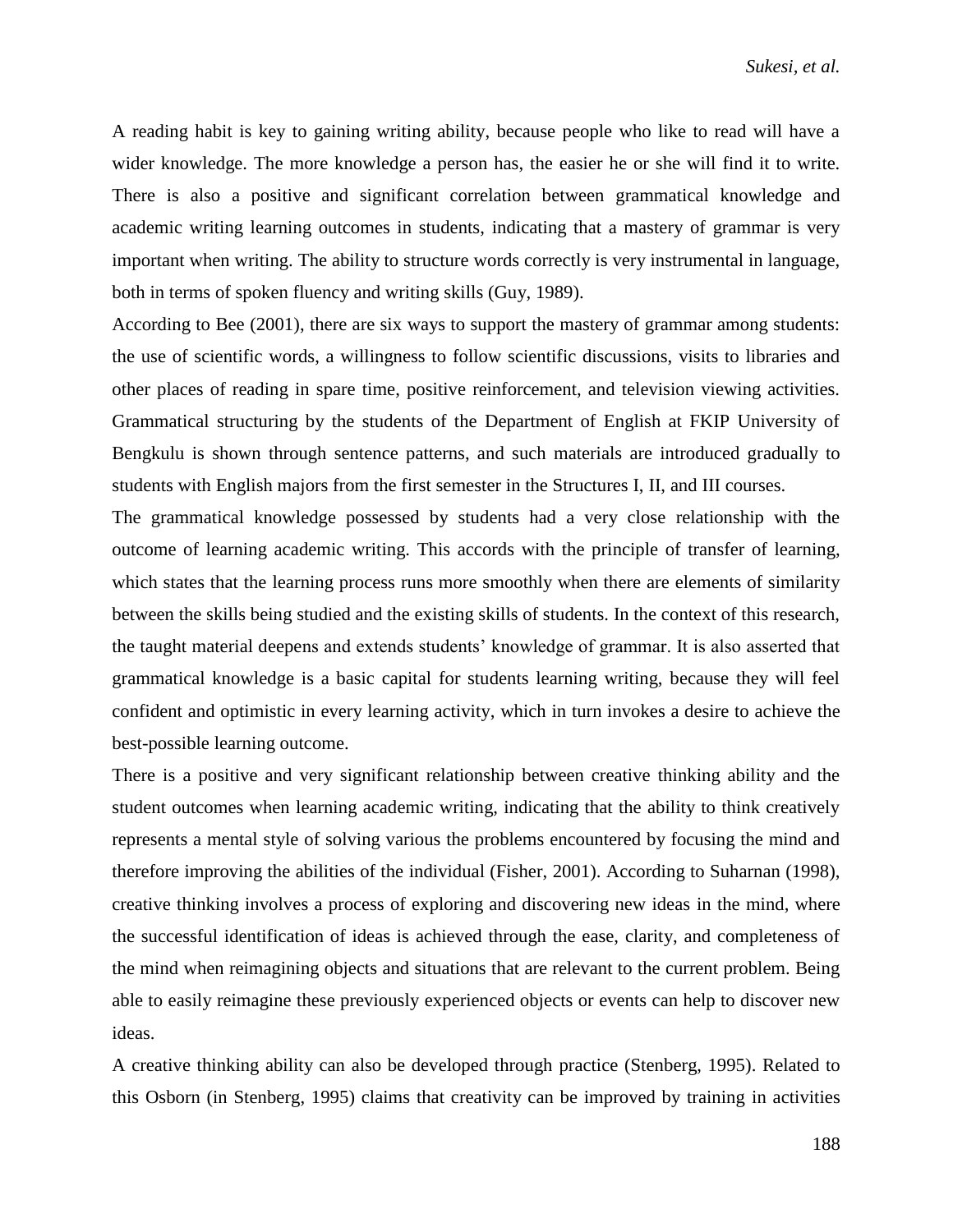that can develop imagination. According to Paul (1990), students' ability to think creatively can be improved by holding group discussions, increasing fieldwork practices, and adapting to technological advances, so students can solve the problems they face. Sternberg and Lubart (2001) maintain that the potential for creative thinking is in everyone but to varying degrees. Kuwato (1993), meanwhile, explains that creative thinking is continuous but varied.

Students who have the ability to think with a high degree of creativity tend to have a desire to learn and a reasonable mind. They are eager to find something, tend to prefer hard and difficult tasks, be happy to solve problems, perform jobs passionately and with dedication, respond quickly, and answer questions, with them typically giving more answers than other students and being able to synthesize and observe implications. It can be concluded that a greater ability for creative thinking in students leads to a higher level of involvement in campus activities. Their outcomes from learning academic writing will also generally be better than those of students with not-so-creative thinking.

Based on the discussion and research results given in this study, it can be said that greater reading habits positively affect the outcomes of learning academic writing. Likewise, the greater a student's knowledge of grammar, the better the expected outcome from learning academic writing will be. In addition, a greater ability to think creatively supports a student's ability to learn academic writing effectively.

#### **Conclusion and Suggestions**

In summary, the results of the analysis and the hypothesis testing of this study revealed the following findings: First, reading habits have a positive relationship with the outcomes of learning academic writing. This indicates that when students have strong reading habits, their resulting academic writing will also be stronger.

Second, knowledge of grammar also has a positive relationship with learning academic writing. If therefore follows that if students' knowledge of grammar is improved, their outcomes of learning academic writing will also increase.

Third, creative thinking has a positive relationship with the outcomes of learning academic writing. This shows that if the creative thinking of students is improved, then their achievements in academic writing will also improve.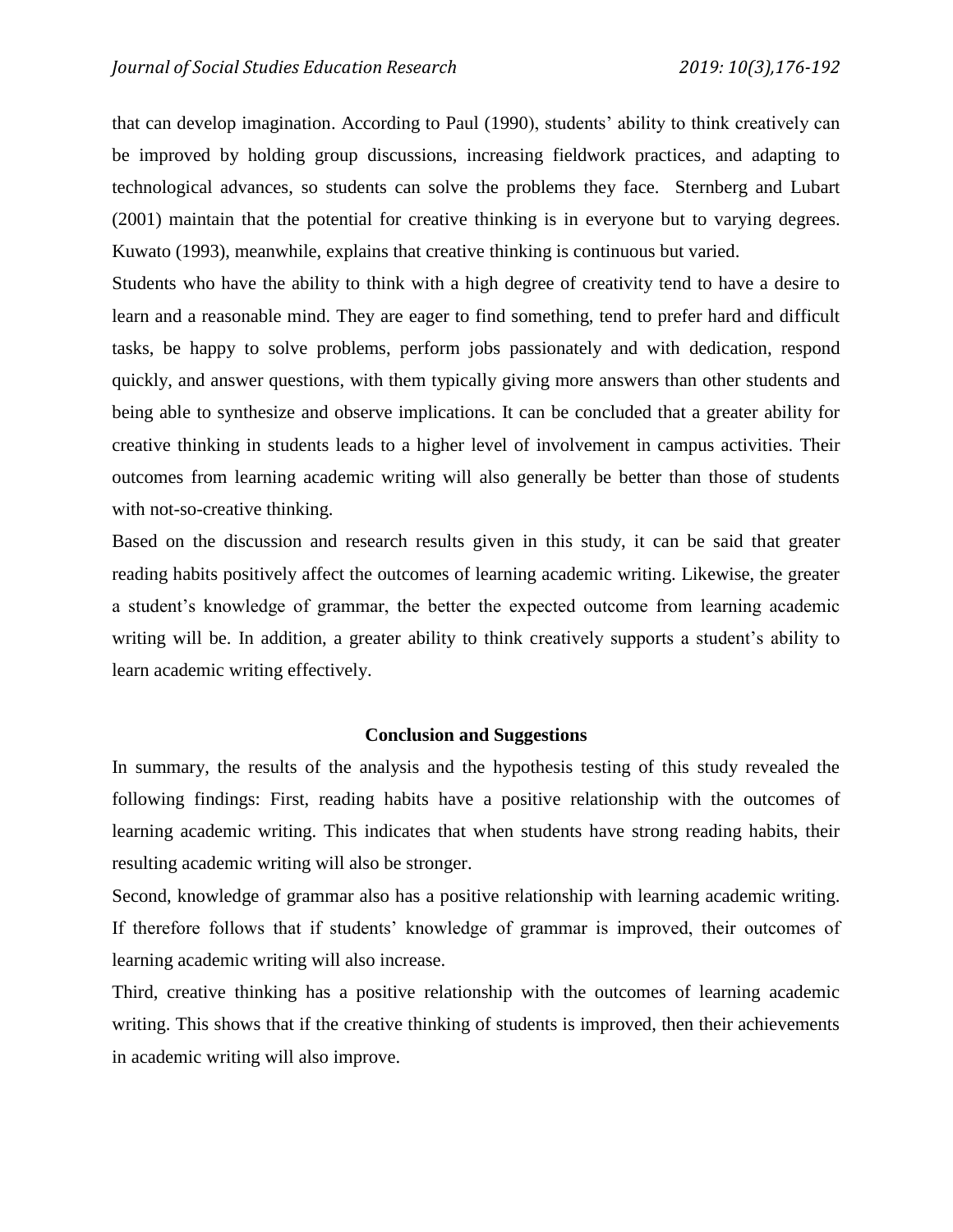Fourth, reading habits, grammatical knowledge, and creative thinking together have a positive relationship with the outcomes of learning academic writing. These three factors significantly determine and make a significant contribution to the outcomes of learning academic writing. In other words, they jointly enhance the learning of academic writing. Thus, to improve students' learning outcomes for academic writing, especially those of the English Department at FKIP Bengkulu, it will be helpful to improve these three factors.

Considering the results of the analysis, the following suggestions are offered: To encourage students to develop reading habits, we suggest setting reading assignments (e.g., reading lecture materials), providing alternative teaching materials, changing the presentation means, and requiring writing practice. To improve the grammatical knowledge of students for writing, lecturers should stimulate students' curiosity by setting tasks related to grammar. Considering the importance of creative thinking, lecturers should improve the quality of their lectures, as well as strive to personally improve themselves through the learning of science and technology. The improvement of academic writing requires the integration of these internal and external factors.

#### **References**

- Akhadiah, S. (2002). *Bahasa*: *Pengembangan dan Pembelajaran*. Jakarta: PPs Kingdom: Cambridge University Press.
- Alogali, A. (2018). World Englishes: Changing the Paradigm of Linguistic Diversity in Global Academia. *Research in Social Sciences and Technology*, *3*(1), 54-73. Retrieved from <http://ressat.org/index.php/ressat/article/view/342>
- Amabile, T. M. (1993). The Social Psychology of Creativity: a Componential Conceptualization, *Journal of Personality and Social Psychology, 45*(2), 357-376.

Bee, H. (2001). *The Child Developing*. New York: Harper and Row Publisher.

- Breuer, O. E. (2017). Revision process in first language and foreign language writing: differences and similarities in the success of revision process. *Journal of Academic Writing*, *7*(1), 27-42.
- Brinton, Laurel J. (1984). *The Structure of modern English, a Linguistic Introduction*. Philadelphia: John Benjamin Publishing Company.
- Chakraverty, A. & Gautum, K. (2000). Dynamics of writing*. Forum, 38*(3).
- Chettri Kushmeeta & K. Rout. (2013). Reading Habits An Overview. *Journal of Humanities and Social Science*, *14*(6), 13-17.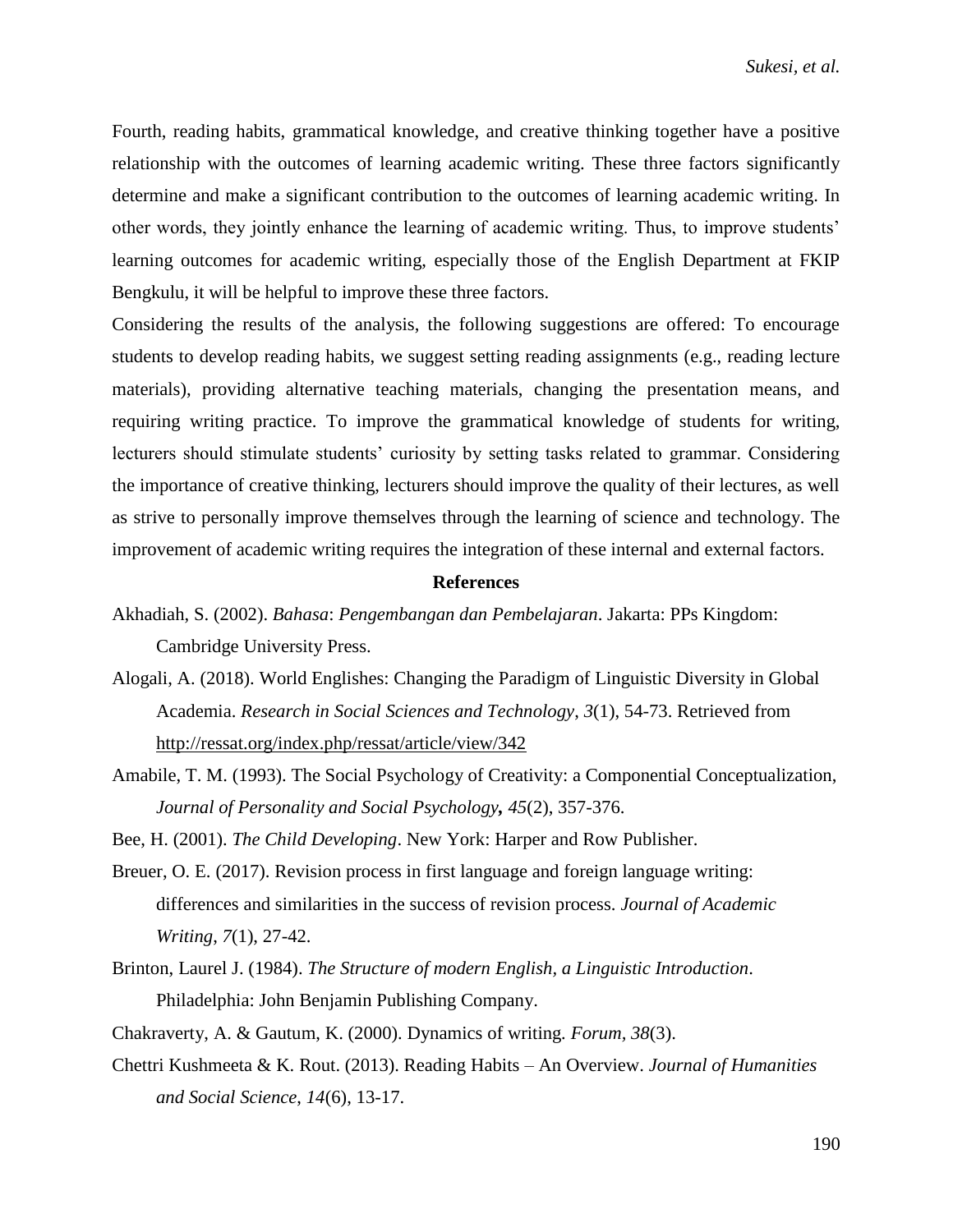- Douglas, N. L. (2000). Enemies of critical thinking: Lessons from social psychology research. *Reading Psychology*, 129-44.
- Eragamreddy, N. (2013). Teaching Creative Thinking Skills. *Journal of English Language & Translation Studies*, *2*(4), 22-36.
- Fisher, A. (2001). *Critical Thinking an Introduction*. Cambridge: Cambridge University Press.
- Gokhale, A. A., (1995). Collaborative Learning Enhances Critical Thinking, *Journal of Technology Education*, *2*, 76-82.
- Guy, L. (1989). *Reading Difficulties: Their Diagnosis and Correction*. New Jersey: Prentice-Hall, Inc.
- Kuwato, T., (1994). *Sex Role dan Kreativitas*. Disertasi, Yogyakarta: Universitas Gadjah Mada.
- Malik, O. (1994). *Metode belajar dan Kesulitan-kesulitan Belajar*. Bandung: Tarsito.
- Manjet, K. M. S. (2015). International Graduate Students' Academic Writing Practices in Malaysia: Challenges and Solutions. *Journal of International Students*. *5*(1), 12-22.
- Myhill, D. (2009). Becoming a designer: Trajectories of linguistic development. In Bear, R., Myhill, D., Riley, J., Nystrand, M. *The Sage Handbook of Writing Development*. (402-13). London: Sage Publications.
- Muhammad, S. & Jawaid, A. S. (2015). Lack of Academic Writing Skills in English Language at Higher Education Level in Pakistan: Causes, Effects and Remedies. *International Journal of Language and Linguistics 2*(4), 132-163.
- Muslim, I. M. (2014). Helping EFL Students Improve their Writing. *International Journal of Humanities and Social Science*, *4*(2), 67-79.
- Paul, R. (1990). *Critical Thinking: What Every Person Needs to Survive in a Rapidly Changing World*. Rohnert Park, CA: Center for Critical Thinking and Moral Critique.
- Prat-Sala, M., & Redford, P. (2010). The interplay between motivation, self-efficacy and approaches to studying. *British Journal of Educational Psychology*, *80*, 283–305.
- Ramiyatun, P., (2003). *Hubungan Antara Konsep Diri Akademik dan Dukungan Sosial Keluarga dengan Minat Membaca Pelajar SLTP di SLTP 13 Yogyakarta. Tesis*. Yogyakarta: Fakultas Psikologi UGM.
- [Rao, Z. \(2007\). Training in brainstorming and](https://www.researchgate.net/publication/249252609_Training_in_brainstorming_and_developing_writing_skills?el=1_x_8&enrichId=rgreq-1f72114cfc247aef10b4437e020e261e-XXX&enrichSource=Y292ZXJQYWdlOzI2NjI5MTQwOTtBUzozNDk4MjgwMDI0MDIzMDRAMTQ2MDQxNjkwMzA0MA==) [developing](https://www.researchgate.net/publication/249252609_Training_in_brainstorming_and_developing_writing_skills?el=1_x_8&enrichId=rgreq-1f72114cfc247aef10b4437e020e261e-XXX&enrichSource=Y292ZXJQYWdlOzI2NjI5MTQwOTtBUzozNDk4MjgwMDI0MDIzMDRAMTQ2MDQxNjkwMzA0MA==) writing skills. *ELT Journal, 61*(2). Schramfer, B. (1999), *Understanding and Using English Grammar*. New York: White Plains.